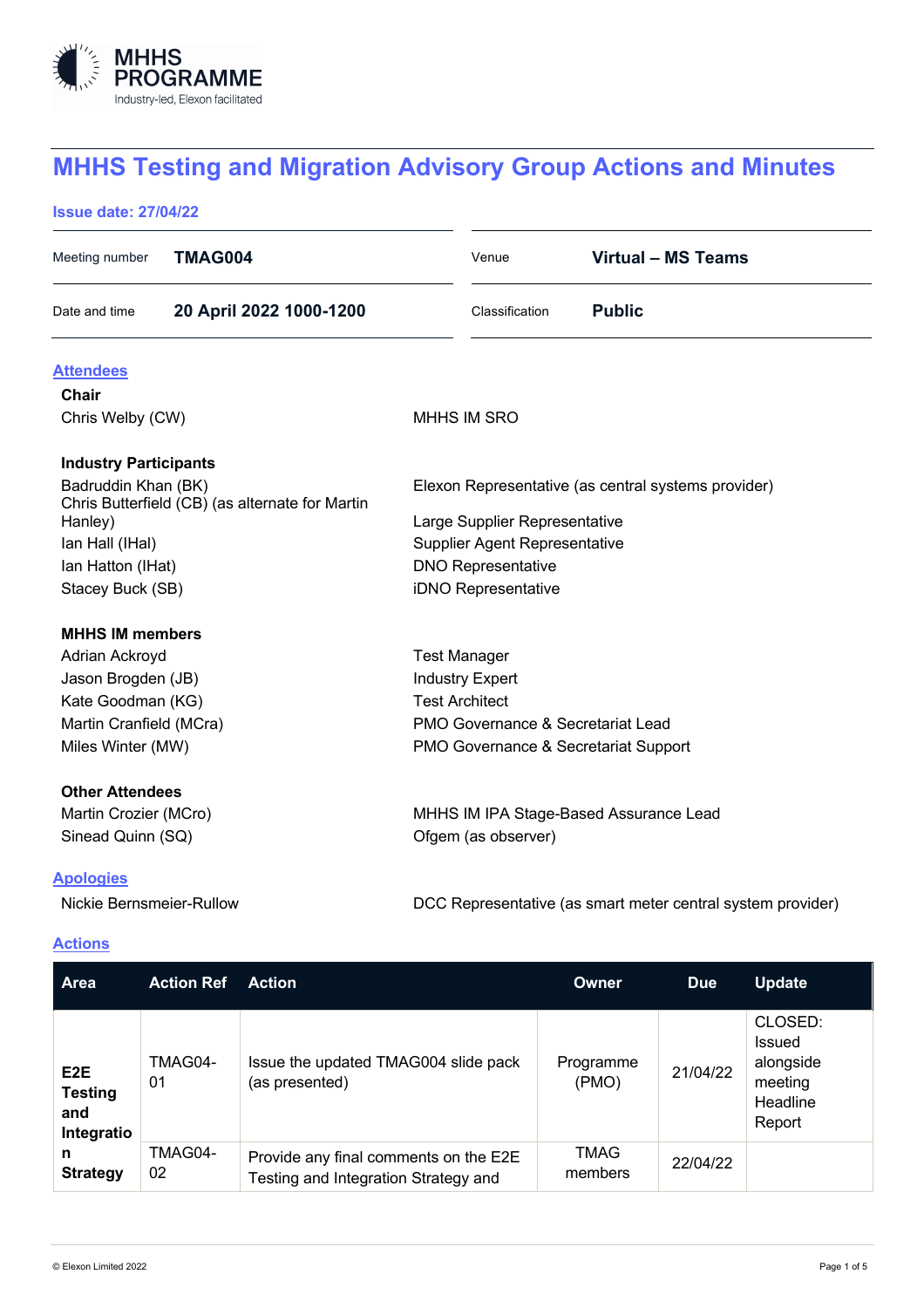|               | participation expectations by COP this<br>Friday 22 April                                                                                                                                            |                                                  |          |                               |
|---------------|------------------------------------------------------------------------------------------------------------------------------------------------------------------------------------------------------|--------------------------------------------------|----------|-------------------------------|
| TMAG04-<br>03 | Meet with the MHHSP Design team to<br>discuss SDS service provider split and<br>participation in testing and qualification                                                                           |                                                  | 29/04/22 |                               |
| TMAG04-<br>04 | Provide feedback on Advanced Data<br>Service participation expectations (focus<br>qualification)                                                                                                     | lan Hall, Chris<br>Butterfield,<br>Martin Hanley | 22/04/22 |                               |
| TMAG04-<br>05 | Provide feedback on DNO/iDNO<br>approach to participation                                                                                                                                            | iDNO rep<br>(Stacey Buck)                        | 22/04/22 |                               |
| TMAG04-<br>06 | Update the E2E Testing and Integration<br>Strategy as per the comments received<br>in TMAG and offline. Issue to TMAG<br>members for ex-committee approval<br>ahead of May TMAG (see TMAG-<br>DEC07) | Programme<br>(Kate<br>Goodman)                   | 29/04/22 |                               |
| TMAG04-<br>07 | Share the meeting recording with the<br>Large Supplier representative                                                                                                                                | Programme<br>(PMO)                               | 21/04/22 | CLOSED:<br>shared<br>22/04/22 |

## **Decisions**

| <b>Area</b>                                              | Dec Ref    | <b>Decision</b>                                                                                        |
|----------------------------------------------------------|------------|--------------------------------------------------------------------------------------------------------|
| <b>E2E Testing and</b><br>Integration<br><b>Strategy</b> | TMAG-DEC07 | The E2E Testing and Integration Strategy was approved in principle subject<br>to updates as discussed. |

#### **Minutes**

## **1. Welcome**

CW welcomed all to the meeting.

## **2. Minutes and Actions**

## The minutes from March TMAG were **approved.**

CW ran through the actions as per the slides.

KG provided updates on:

- a) TMAG03-03 was awaiting feedback from Martin Crozier.
- b) TMAG03-04 and -05 could be closed as they are being captured in the document review of the E2E Testing and Migration Strategy.

CW gave an update on Change Requests as per the slide. CW highlighted that a decision on CR001 (moving M5) was due this week or early next from Ofgem. CR003 is a CR to move M6 and M7 which is more of a formal governance change. CR004 has progressed as a house-keeping change. CR005 is going to PSG 04 May following Impact Assessment to make a decision. CW invited questions. None received.

#### **3. Governance group updates**

CW gave an overview of the slide and invited questions. None received.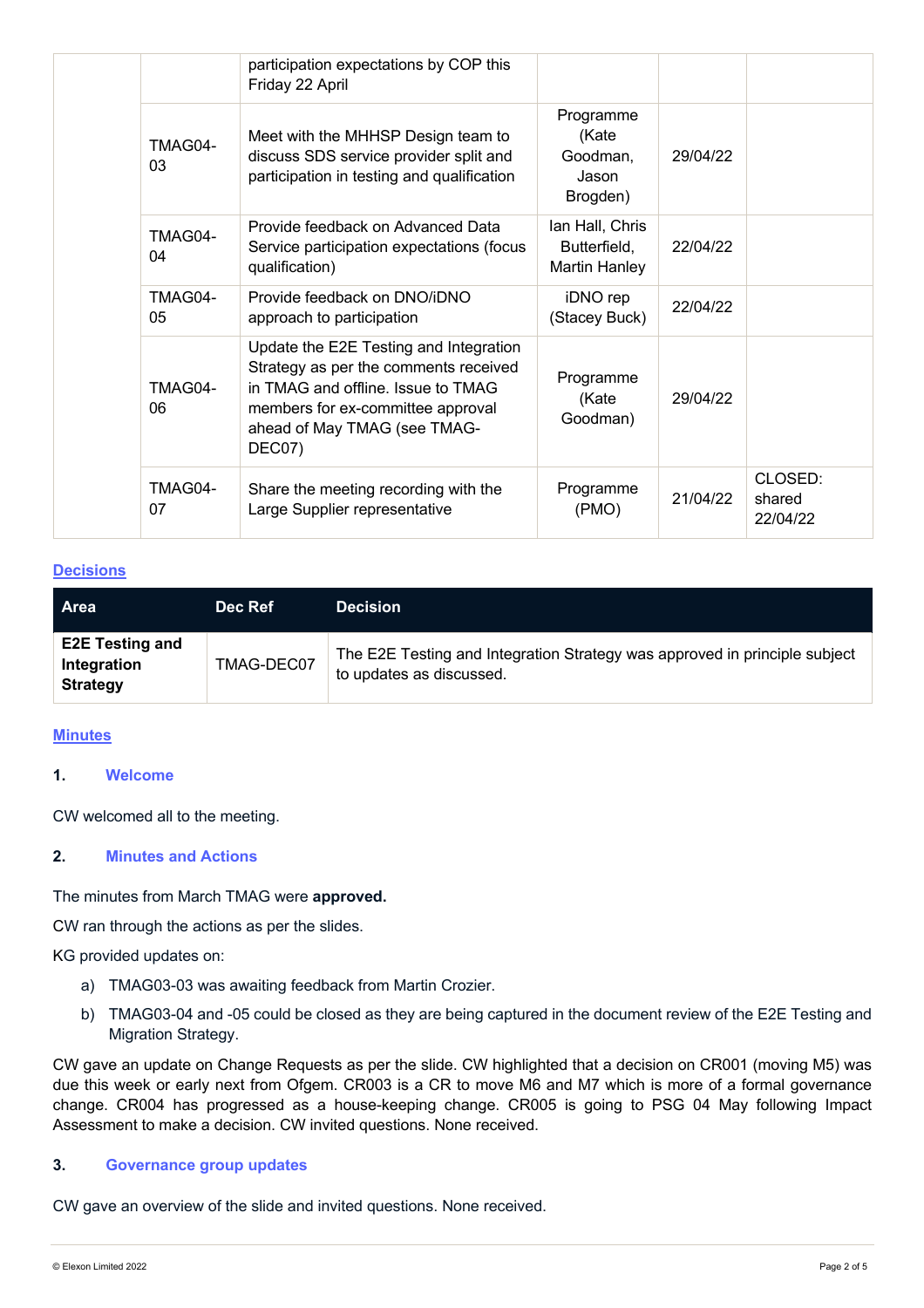# **4. E2E Testing and Integration Strategy**

KG noted that the slides had been updated since being issued and a new version would be shared. KG gave an overview of comments received on the E2E Testing and Integration Strategy and fed back that the response rate had been very good. KG noted scope was a particular point to discuss today following a number of comments, among a number of other areas for discussion. KG clarified that comments could either be changes (that are new items that were not in the strategy before) or clarifications (where points were already included in the strategy document) but required better explanation. Some clarifications have a response/explanation but have not resulted in a change to the document.

## **Action TMAG04-01: PMO to issue the updated TMAG004 slide pack (as presented)**

KG noted the Programme had begun updating the document to be re-issued to ensure comments have been reflected. KG explained that the Programme are looking for sign off in principle of the document at this TMAG. This does not mean that the document won't change in the future (it will) but it is important to get it baselined. The document will feed into the re-baselining of the plan (after M5) and requires a confirmed strategy (e.g. activities, responsibilities etc). If the document is not baselined, this will create uncertainty in the re-plan.

KG invited comments before going into detailed discussion on specific comments reviewed. BK asked if there is further opportunity to provide queries/clarifications. KG responded that there will be no formal review but all PPs are invited to contact informally with discussion sessions offered where requested. Anything important share with KG by COP this week (22/04).

## **Action TMAG04-02: TMAG members provide any final comments on the E2E Testing and Integration Strategy and participation expectations by COP this Friday 22 April**

KG moved to run through the comments for discussion on the slide in turn:

- 1. **Scope of REC Services in Programme Testing**: KG noted that the Programme will take this up directly with RECCo.
- 2. **Scope and impact of Qualification**: KG noted this was an important issue regarding qualification and would be taken up with RECCo. The Programme's focus is on BSC qualification which will be included in the detailed approach and plan for qualification. JB noted there is an option to review the qualification approach up front with BSC to get more clarity on how the test and qualification approach will work.
- 3. **Exec Summary comments**: KG noted this was a comment for the programme to address. The Programme does not currently have a detailed feel for software providers. This will be worked through and detailed in the approach and plan (including qualification) such as how software providers will do qualification when working independently for suppliers.
- 4. **DTN in Scope**: KG commented that DTN is in scope and that the scoping diagram previously presented in TMAG has been updated and included in the document. This feedback was also raised at a previous TMAG.
- 5. **Entry and Exit Criteria**: KG noted that the PIT entry criteria were not intended to mandate waterfall. PIT entry is about the start of final system testing and after DBT a user acceptance test will start. PIT is for standalone tests by PPs and so a waterfall/agile approach is up to PPs. The end of PIT will look at all PITs done together to ensure individual testing is solid and can move forward into SIT/qualification.
- 6. **SEC Panel TAG's role**: KG noted that governance should include a reference to SEC Panel TAG role. KG has had discussions with MH on when best to go to SEC Panel TAG to discuss MHHS progress and plans. KG will present at SEC TAG after the E2E Testing and Integration Strategy has been agreed. CB asked if there is a reference in the strategy into SEC TAG governance. KG confirmed there will be and may not go into the level of detail of DCC governance. JB noted a previous discussion on recognising joint governance with SEC. KG agreed and referred to discussions with the DCC constituency rep on joint governance such as how steps in PIT and SIT should be presented across MHHSP and DCC when signed off, to ensure approvals in one governance group work in practice when transferred to the other's workstreams.
- 7. **CVA interactions**: KG noted CVA interactions will be clarified which will be done in the updated strategy document with internal discussion required offline.
- 8. **Data generation**: KG noted data generation will be clarified in the updated strategy document with discussion required offline with David Yeoman. This will include how test data will be generated (as raised via the DWG).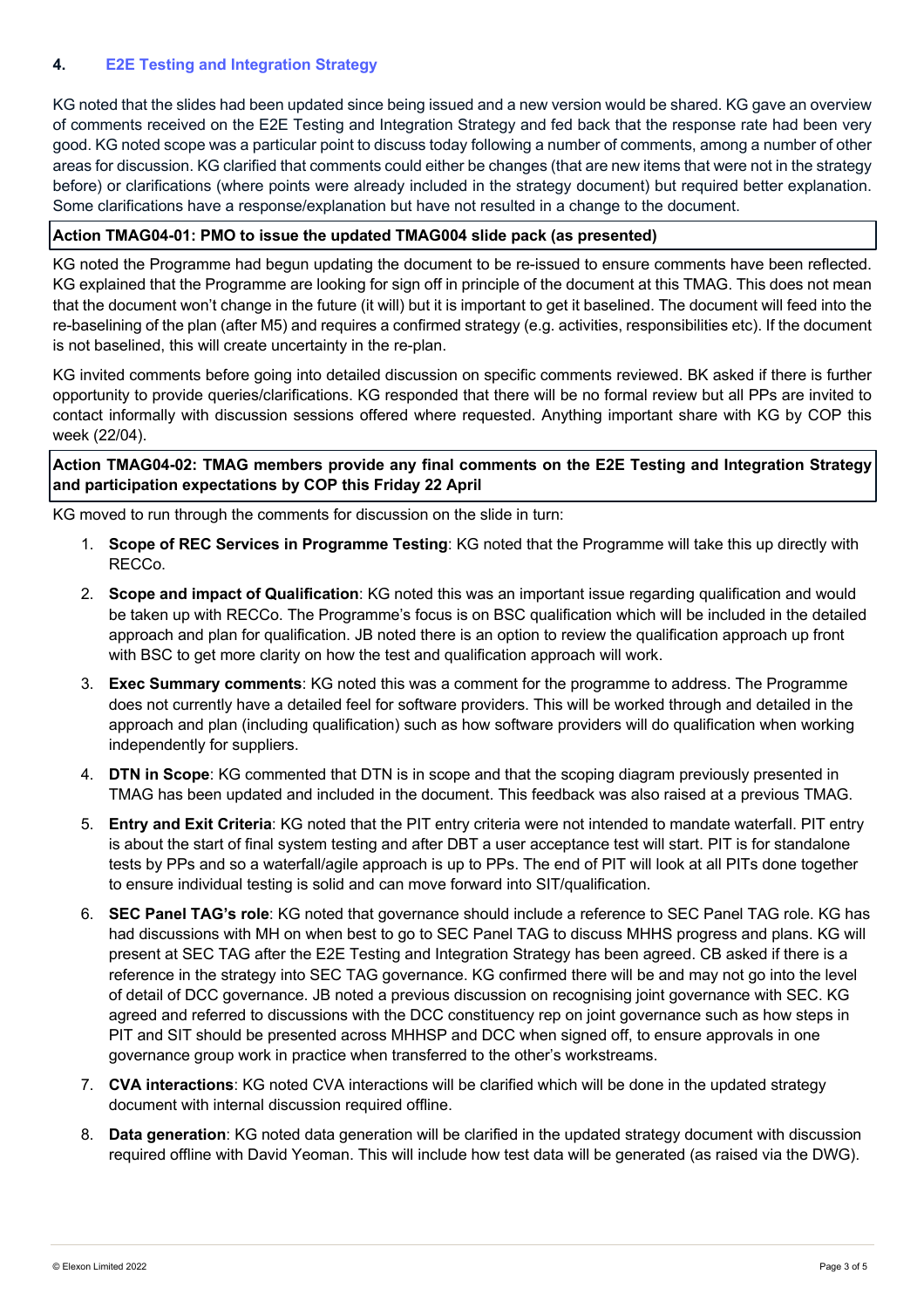- 9. **SIT and iDNO participation**: KG noted the participation clarification (focus DNOs) will be included in the updated strategy document following further discussion in this TMAG (see following slide). *Please see content below for detailed discussion on participation.*
- 10. **Test Environments**: KG noted clarification will be provided on the environments and the strategy document currently includes the maximum number currently foreseen. When the environment plan is developed, if test stages do not overlap then the environments will be planned to be re-purposed accordingly. This includes to minimise the number of environments as environments are high cost for industry. There have been suggestions for >1 environment in SIT. Internal discussions have led to the agreement of a single SIT environment as an extra environment could significantly raise cost. SB agreed and noted this is linked to participation clarification 9 and if MHHSP were expecting smaller iDNOs to participate as this would be very high cost for some small iDNOs that cannot be sustained.

KG presented the participation expectations for each BSC role across the E2E testing process as per the slide, in response to clarification 9 above. KG invited comments on this in the meeting and offline by COP this week (22 Apr), as per action TMAG04-02.

KG noted the programme need to add SEC to the SDS role. CB queried on SDS that this is made up of a number of different organisations with different responsibilities – should there be only one responsible organisation per BSC role line? KG clarified if this was in reference to large suppliers. CB clarified not necessarily and that SDS may be suppliers and supplier agents across different data services and therefore that this needs to be split out as testing will be complex across the different groups. JB noted an internal discussion is required given the different BSC roles and how the groups should be split. CB asked if qualification and testing would be split out for multiple service providers within one space. KG confirmed this was complex and required internal review. JB added that the design team should be engaged. KG noted that the document will be reviewed and updated alongside the outputs of the design.

## **Action TMAG04-03: Programme to meet with the MHHSP Design team to discuss SDS service provider split and participation in testing and qualification**

KG asked for comments on the advanced role (e.g. if similar to as per SDS). CB and IH noted they needed to give this some thought. JB asked if IH could consider the SDS breakdown as well. KG noted CVA interactions will be clarified which will be done in the updated strategy document with discussion required offline with David Yeoman. CB noted that the TMAG can get this as right as possible by COP this week and then review again after M5. KG agreed that the TMAG must strike a balance between getting it right enough given known information now and then update at M5.

KG noted on unmetered that this was more straightforward. KG added that the table is useful for showing the full testing scope (e.g. who will/won't need to requalify). On central systems, KG noted this is not required in qualification but is mandatory in SIT. On DNOs and iDNOs, KG noted there had been a lot of questions and the Programme currently see that both are required to requalify as their roles are subject to change due to MHHS. Requalification will be focussed only on things that have changed. DIP and PKI (Public Key Infrastructure) are both central systems and will not go through qualification.

KG noted comments on smoke and connectivity testing on the strategy had been included. SIT functional testing etc will then follow. Central systems must all participate in SIT. Some but not all of the other parties will participate – MHHSP want a representative sample (enough organisations to prove E2E functioning but not so many that testing becomes difficult to manage). Choosing organisations to participate requires further discussion. This also applies for DNO/iDNOs. KG invited questions on SIT. JB added that SIT is there to test the E2E design so enough participants are required to prove the whole E2E design, while qualification is individual specific.

CB noted that terminology and the test stages used by TMAG needs to be reflected in the transition plan (terminology currently in the E2E Testing and Integration Strategy is different from the current Ofgem transition plan) – is this an action that can go into the PM2 replan? KG agreed terminology has been used deliberately including replacing some terms currently used in the transition plan. The current approach is different from the transition plan eg there is "connectivity testing" in the transition timetable but not in the Strategy. CB confirmed that the re-plan would be aligned with the Strategy. JB responded that while the programme is working to the transition plan, there are CRs (CR001/002/003) and the approach to replan is in progress. Only after the CRs and replan will the content of the test strategy be reflected in the transition plan. Until then, there will be a mismatch. KG noted she would add some context on the way E2E Strategy maps to the current transition plan e.g. Component Integration replacing "Connectivity" and "Basic Message Exchange" and Migration testing (additional stage). JB added that the Programme will be translating what the E2E Testing and Integration Strategy means for PPs as part of the replan (e.g. different DBT and PIT timelines depending on when qualification will happen).